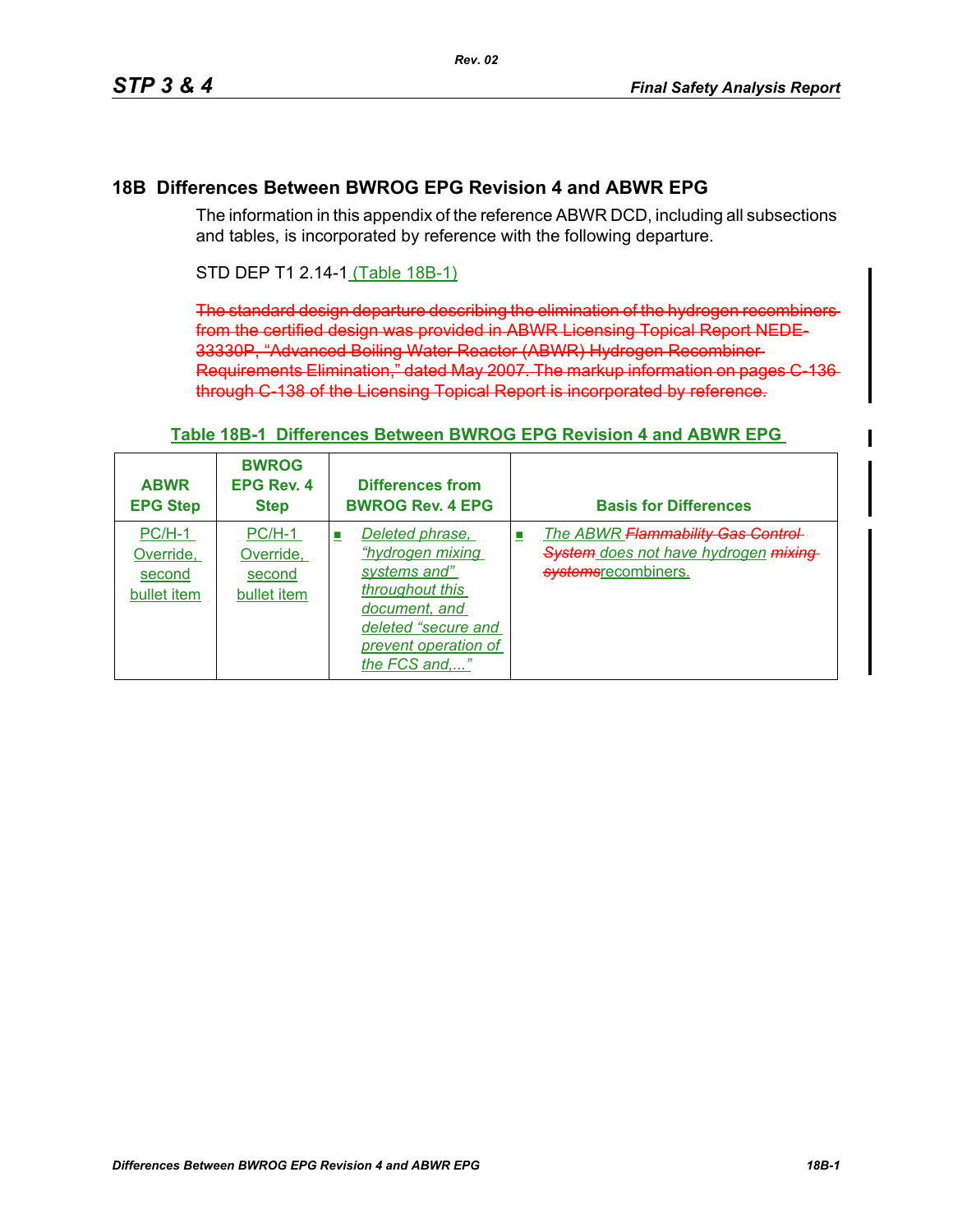| <b>ABWR</b><br><b>EPG Step</b>     | <b>BWROG</b><br><b>EPG Rev. 4</b><br><b>Step</b> | <b>Differences from</b><br><b>BWROG Rev. 4 EPG</b>                                                                                                                       | <b>Basis for Differences</b>                                                                                                                                                                                                                                                                                                                                                                                                                                                                                                                                                                                                                                                                                                                                                                                                                                                                                                                                                                                                                                                                                                                                                                                                                   |
|------------------------------------|--------------------------------------------------|--------------------------------------------------------------------------------------------------------------------------------------------------------------------------|------------------------------------------------------------------------------------------------------------------------------------------------------------------------------------------------------------------------------------------------------------------------------------------------------------------------------------------------------------------------------------------------------------------------------------------------------------------------------------------------------------------------------------------------------------------------------------------------------------------------------------------------------------------------------------------------------------------------------------------------------------------------------------------------------------------------------------------------------------------------------------------------------------------------------------------------------------------------------------------------------------------------------------------------------------------------------------------------------------------------------------------------------------------------------------------------------------------------------------------------|
| $PC/H-1.1$<br>to $1.2$<br>Override | <b>PC/H-1.1</b><br>to $1.2$<br>Override          | <b>Added instruction to</b><br>E<br>isolate containment<br>venting if<br>containment<br>pressure exceeds<br>the design pressure<br>of SGTS and<br><b>RBHVAC Systems.</b> | Containment venting at relatively low<br>$\mathcal{L}_{\mathcal{A}}$<br>containment pressure is permitted only if<br>containment pressure is less than the<br>design pressure of these "soft vent"<br>systems (RBHVAC, SGTS) to preclude<br>structural damage to these system<br>equipment. The vent path is automatically<br>isolated on high containment pressure.<br><b>Bypassing this isolation interlock and</b><br>opening the vent path for venting and<br>purging will defeat the purpose of the<br>rupture disks. At such low hydrogen<br>concentration (0.1%), it is inappropriate to<br>bypass the high containment pressure<br>isolation and open the vent path which can<br>damage plant equipment that may be<br>needed later for post-accident recovery. If<br>hydrogen concentration reaches 0.5%, the<br>hydrogen recombiners are placed into-<br>operation.<br>In case there is a LOCA and ECCS is<br>available, boiling in the reactor is<br>suppressed by the injection of cold water<br>into the reactor, stopping hydrogen<br>generation by radiolysis. Even if the<br>containment is isolated on high pressure,<br>hydrogen concentration is expected to not<br>exceed 0.5%, precluding the need for vent<br>and purge. |
|                                    |                                                  |                                                                                                                                                                          | If no pumps are available after a LOCA,<br>containment pressure will increase to a<br>pressure that will actuate the rupture disks<br>in about 24 hours, prior to reaching an<br>explosive mixture., assuming hydrogen<br>recombiners are not available<br>In severe accident scenarios with core<br>damage, the containment vent paths will<br>be automatically isolated by a high<br>radiation signal. According to the BWROG<br><b>EPGs, venting at low hydrogen</b><br>concentration is not allowed in the<br>presence of high radiation.                                                                                                                                                                                                                                                                                                                                                                                                                                                                                                                                                                                                                                                                                                  |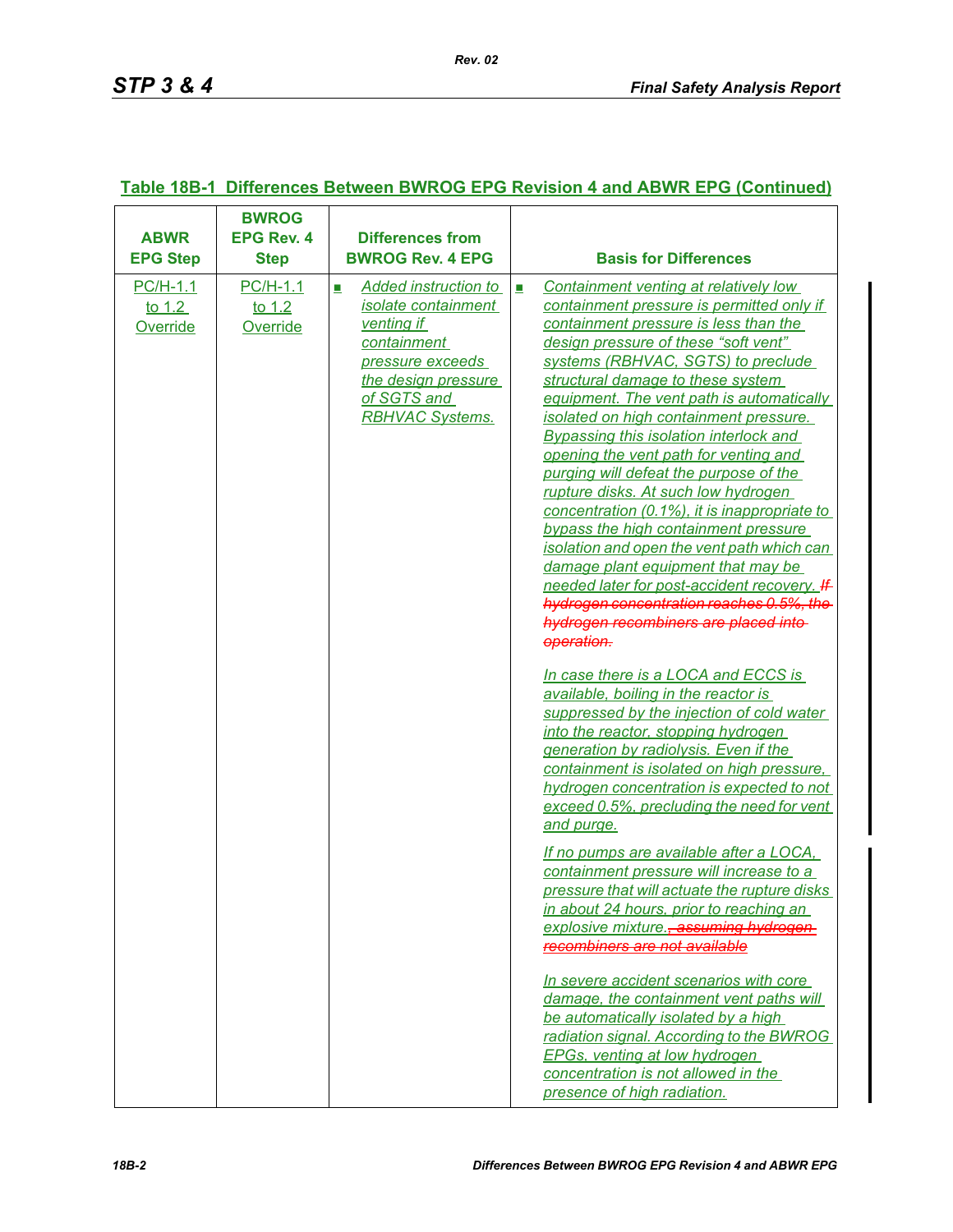| <b>ABWR</b><br><b>EPG Step</b> | <b>BWROG</b><br><b>EPG Rev. 4</b><br><b>Step</b> | <b>Differences from</b><br><b>BWROG Rev. 4 EPG</b>                                                                                                                                                                                                                       | <b>Basis for Differences</b>                                                                                                                                                                                                                                                                                                                                                                                                                                                                                                                                                                                                                                                                   |
|--------------------------------|--------------------------------------------------|--------------------------------------------------------------------------------------------------------------------------------------------------------------------------------------------------------------------------------------------------------------------------|------------------------------------------------------------------------------------------------------------------------------------------------------------------------------------------------------------------------------------------------------------------------------------------------------------------------------------------------------------------------------------------------------------------------------------------------------------------------------------------------------------------------------------------------------------------------------------------------------------------------------------------------------------------------------------------------|
| <b>PC/H-2.1</b>                | <b>PC/H-2.1</b>                                  | Replaced phrase,<br>$\mathcal{L}_{\mathcal{A}}$<br>"place hydrogen-<br>recombiners in<br>service taking<br>suction directly on<br>the drywell and<br>operate the drywell<br>hydrogen mixing<br>system", with the<br>phrase, "place FCS-<br>in service." Deleted<br>step. | <b>The Flammability Gas Control System-</b><br>$\blacksquare$<br>(FCS) is described in Setion 6.2.5. The<br>system equipment is located outside of the<br>drywell. It consists of two blowers that only<br>take suction on the drywell and two-<br>hydrogen recombiners. Flow is discharged<br>to the wetwell. An explict instrument to<br>take suction directly from the drywell is-<br>redundant. Instruction is given to place the<br>FCS into service rather than to start the<br>hydrogen recombiners because in the<br>FCS, pushing the FCS Start control switch-<br>will start the blower, heater, and<br>recombiner, and align valves. The ABWR<br>does not have hydrogen recombiners. |
|                                |                                                  | Added phrase, "and-<br>only if suppression<br>pool water level is<br>below [11.70-<br>m(elevation of the<br>suppression pool-to-<br>lower drywell vent)]",<br>as a condition for<br>initiating FCS.                                                                      | When the recombiners discharge into the<br>$\blacksquare$<br>wetwell, the vacuum breakers open to<br>allow flow into the lower drywell, through-<br>the suppression pool-to-lower drywell-<br>vents to the upper drywell. This flow path-<br>can only be established if the vents are not<br>covered by water.                                                                                                                                                                                                                                                                                                                                                                                 |
|                                |                                                  | Added phrase, "enter =<br><b>[procedure</b><br>developed from the<br><b>RPV Control-</b><br>Guideline] at [Step-<br>RC-11 and execute ti-<br>concurrently with this<br>procedure."                                                                                       | Step RC-1 requires a reactor scram.<br>Scramming the reactor at this point will<br>make the depressurization (as required in<br>STep PC/H-4) transient less severe and is<br>consistent with the strategies in other-<br>sections of the Primary Containment<br><b>Control Guidelines.</b>                                                                                                                                                                                                                                                                                                                                                                                                     |
| <b>PC/H-2.2</b>                | <b>PC/H-2.2</b>                                  | Replaced the<br>phrase, "secure any<br>hydrogen<br>recombiner taking<br>suction on the<br>drywell," with the<br>phrase, "secure FCS-<br>operation."Deleted<br>step.                                                                                                      | See basis for PC/H-2.1 above.<br>$\mathcal{C}$                                                                                                                                                                                                                                                                                                                                                                                                                                                                                                                                                                                                                                                 |

### **Table 18B-1 Differences Between BWROG EPG Revision 4 and ABWR EPG (Continued)**